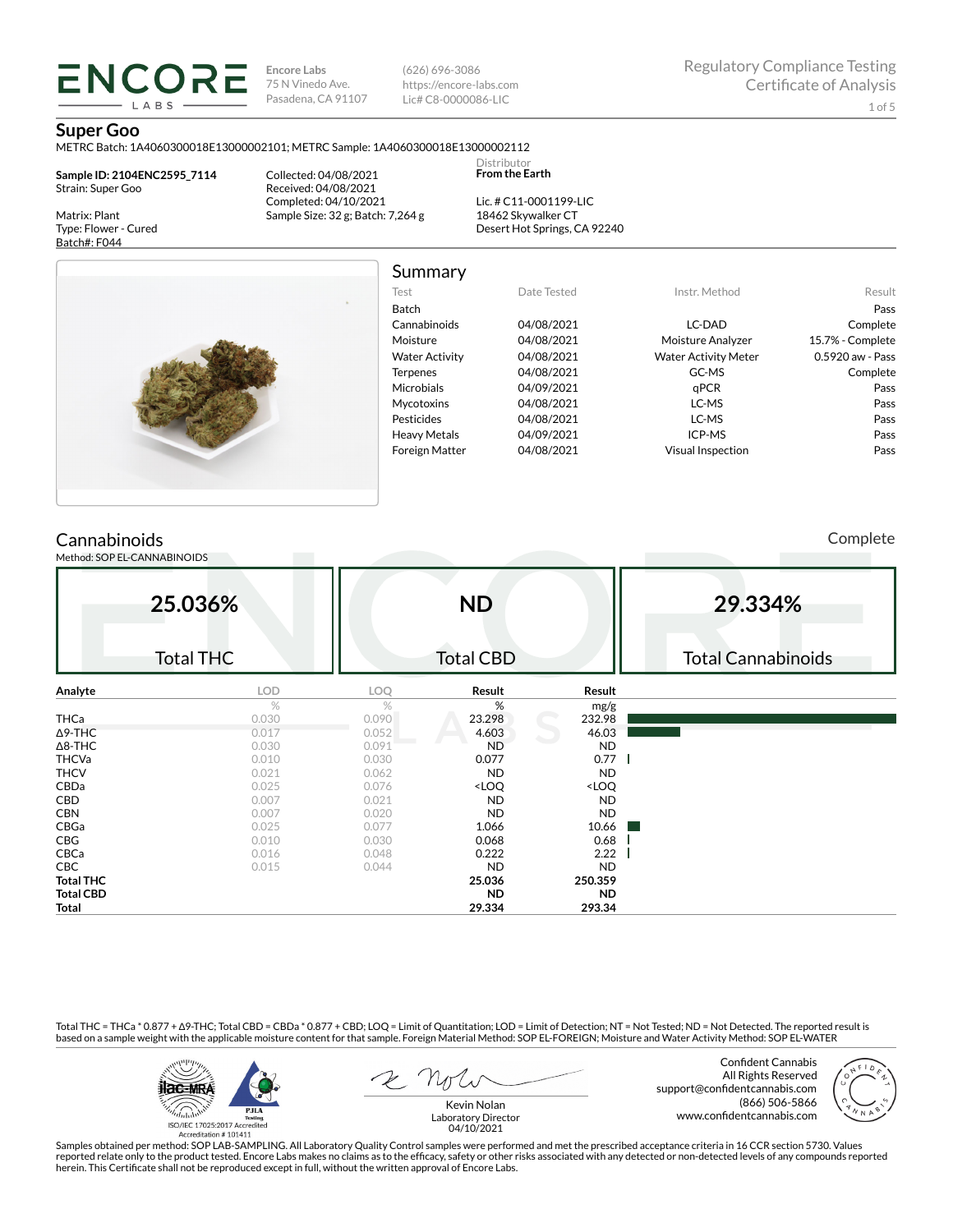**ENCORE Encore Labs** 75 N Vinedo Ave. Pasadena, CA 91107

(626) 696-3086 https://encore-labs.com Lic# C8-0000086-LIC

## **Super Goo**

LABS

|                                                       | METRC Batch: 1A4060300018E13000002101; METRC Sample: 1A4060300018E13000002112 |                                              |                              |        |  |
|-------------------------------------------------------|-------------------------------------------------------------------------------|----------------------------------------------|------------------------------|--------|--|
| Sample ID: 2104ENC2595_7114<br>Strain: Super Goo      | Collected: 04/08/2021<br>Received: 04/08/2021                                 | Distributor<br><b>From the Earth</b>         |                              |        |  |
| Matrix: Plant<br>Type: Flower - Cured<br>Batch#: F044 | Completed: 04/10/2021<br>Sample Size: 32 g; Batch: 7,264 g                    | Lic. # C11-0001199-LIC<br>18462 Skywalker CT | Desert Hot Springs, CA 92240 |        |  |
| Terpenes                                              |                                                                               |                                              |                              |        |  |
| Method: SOP EL-TERPENES                               |                                                                               |                                              |                              |        |  |
| Analyte                                               | <b>LOD</b>                                                                    | <b>LOQ</b>                                   | Result                       | Result |  |
|                                                       | $\%$                                                                          | $\frac{0}{2}$                                | %                            | mg/g   |  |
| β-Caryophyllene                                       | 0.003                                                                         | 0.012                                        | 1.643                        | 16.43  |  |
| β-Myrcene                                             | 0.003                                                                         | 0.012                                        | 1.096                        | 10.96  |  |
| α-Humulene                                            | 0.001                                                                         | 0.012                                        | 0.475                        | 4.75   |  |
| δ-Limonene                                            | 0.001                                                                         | 0.012                                        | 0.306                        | 3.06   |  |
| Linalool                                              | 0.002                                                                         | 0.012                                        | 0.143                        | 1.43   |  |
| α-Bisabolol                                           | 0.004                                                                         | 0.012                                        | 0.138                        | 1.38   |  |
| β-Pinene                                              | 0.002                                                                         | 0.012                                        | 0.036                        | 0.36   |  |
| Fenchol*                                              | 0.002                                                                         | 0.012                                        | 0.030                        | 0.30   |  |
| α-Pinene                                              | 0.002                                                                         | 0.012                                        | 0.024                        | 0.24   |  |
| Caryophyllene Oxide*                                  | 0.004                                                                         | 0.012                                        | 0.023                        | 0.23   |  |
| trans-Nerolidol                                       | 0.004                                                                         | 0.012                                        | 0.016                        | 0.16   |  |
| α-Phellandrene*                                       | 0.002                                                                         | 0.012                                        | ND                           | ND     |  |
|                                                       |                                                                               |                                              |                              |        |  |

| Fenchol <sup>-</sup>    | U.UUZ | 0.012 | <b>0.030</b>                                    | U.3U                |
|-------------------------|-------|-------|-------------------------------------------------|---------------------|
| $\alpha$ -Pinene        | 0.002 | 0.012 | 0.024                                           | 0.24                |
| Caryophyllene Oxide*    | 0.004 | 0.012 | 0.023                                           | 0.23                |
| trans-Nerolidol         | 0.004 | 0.012 | 0.016                                           | 0.16                |
| $\alpha$ -Phellandrene* | 0.002 | 0.012 | ND.                                             | ND.                 |
| $\alpha$ -Terpinene     | 0.002 | 0.012 | ND.                                             | ND.                 |
| Borneol*                | 0.003 | 0.012 | <loq< td=""><td><loq< td=""></loq<></td></loq<> | <loq< td=""></loq<> |
| Camphene                | 0.001 | 0.012 | <loq< td=""><td><loq< td=""></loq<></td></loq<> | <loq< td=""></loq<> |
| Camphor*                | 0.002 | 0.018 | ND.                                             | ND.                 |
| cis-Nerolidol           | 0.003 | 0.012 | ND.                                             | ND.                 |
| $\delta$ -3-Carene      | 0.001 | 0.012 | ND.                                             | ND.                 |
| Eucalyptol              | 0.002 | 0.012 | <b>ND</b>                                       | ND.                 |
| Fenchone*               | 0.002 | 0.012 | ND.                                             | ND                  |
| y-Terpinene             | 0.002 | 0.012 | ND.                                             | <b>ND</b>           |
| Guaiol                  | 0.003 | 0.012 | ND.                                             | ND                  |
| Ocimene                 | 0.003 | 0.012 | ND.                                             | ND                  |
| p-Cymene*               | 0.001 | 0.012 | ND.                                             | ND                  |
| Terpinolene             | 0.003 | 0.012 | <loq< td=""><td><loq< td=""></loq<></td></loq<> | <loq< td=""></loq<> |
| Valencene*              | 0.003 | 0.012 | ND.                                             | ND                  |
| Total                   |       |       | 3.929                                           | 39.29               |

# Primary Aromas



Date Tested: 04/08/2021<br>\*Beyond scope of accreditation. LOQ = Limit of Quantitation; LOD = Limit of Detection; NT = Not Tested; ND = Not Detected. The reported result is based on a sample weight with the applicable moisture content for that sample.



2 not

Confident Cannabis All Rights Reserved support@confidentcannabis.com (866) 506-5866 www.confidentcannabis.com



Kevin Nolan Laboratory Director 04/10/2021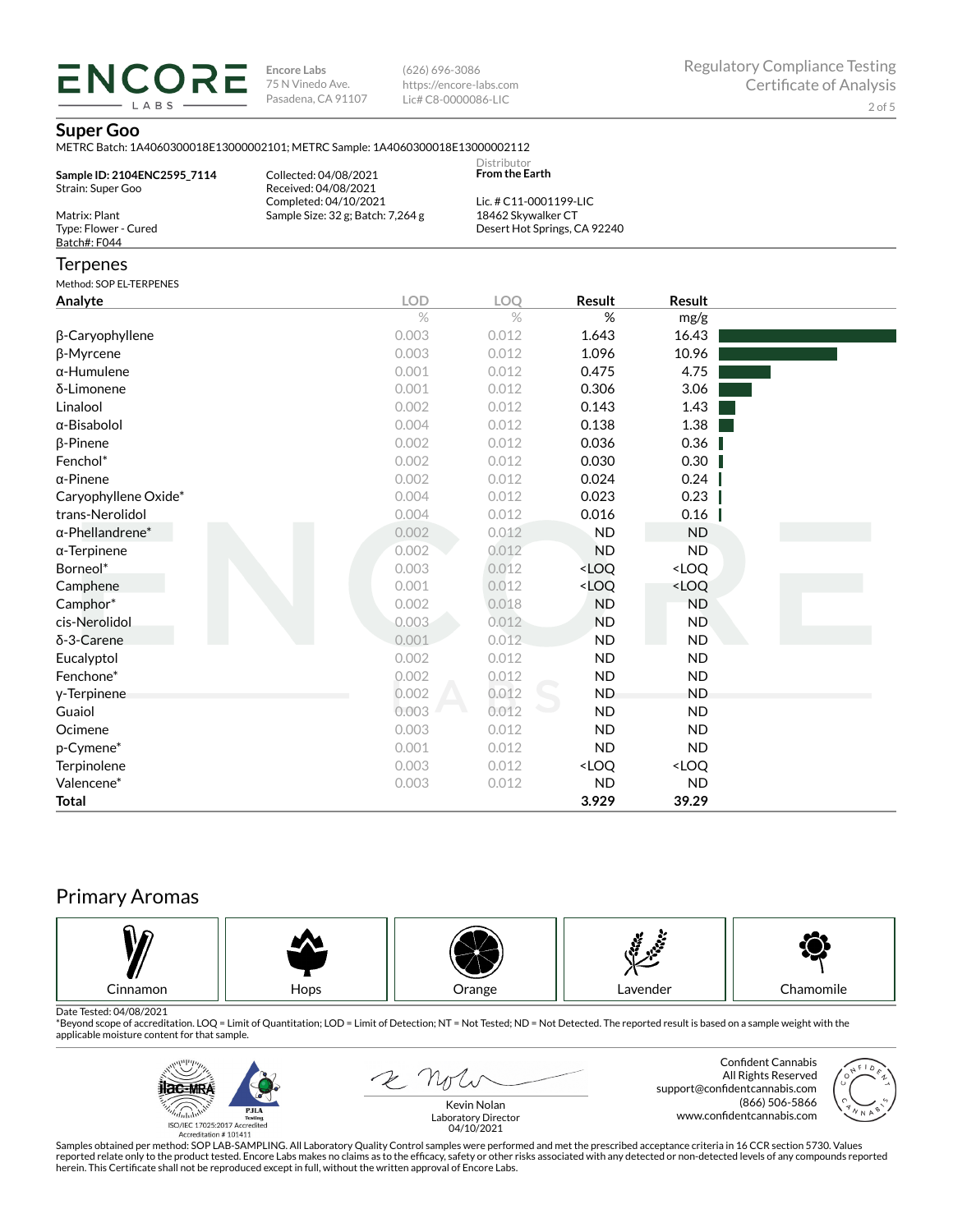**Encore Labs** 75 N Vinedo Ave. Pasadena, CA 91107 (626) 696-3086 https://encore-labs.com Lic# C8-0000086-LIC

> Distributor **From the Earth**

#### **Super Goo**

METRC Batch: 1A4060300018E13000002101; METRC Sample: 1A4060300018E13000002112

**Sample ID: 2104ENC2595\_7114** Strain: Super Goo

ENCOR LABS

> Collected: 04/08/2021 Received: 04/08/2021 Completed: 04/10/2021 Sample Size: 32 g; Batch: 7,264 g

Lic. # C11-0001199-LIC 18462 Skywalker CT Desert Hot Springs, CA 92240

## Pesticides

Matrix: Plant Type: Flower - Cured Batch#: F044

Method: SOP EL-PesticidesLCMS  $LC-MS$ 

| Analyte             | <b>LOD</b> | <b>LOO</b> | Limit          | Result    | <b>Status</b> | Analyte                 | LOD       | LOO       | Limit          | Result    | <b>Status</b> |
|---------------------|------------|------------|----------------|-----------|---------------|-------------------------|-----------|-----------|----------------|-----------|---------------|
|                     | $\mu$ g/g  | $\mu$ g/g  | $\mu$ g/g      | $\mu$ g/g |               |                         | $\mu$ g/g | $\mu$ g/g | $\mu$ g/g      | $\mu$ g/g |               |
| Abamectin           | 0.005      | 0.02       | 0.1            | <b>ND</b> | Pass          | Fludioxonil             | 0.01      | 0.05      | 0.1            | <b>ND</b> | Pass          |
| Acephate            | 0.002      | 0.01       | 0.1            | <b>ND</b> | Pass          | Hexythiazox             | 0.005     | 0.02      | 0.1            | <b>ND</b> | Pass          |
| Acequinocyl         | 0.01       | 0.02       | 0.1            | <b>ND</b> | Pass          | Imazalil                | 0.05      | 0.1       | 0.05           | <b>ND</b> | Pass          |
| Acetamiprid         | 0.005      | 0.02       | 0.1            | <b>ND</b> | Pass          | Imidacloprid            | 0.005     | 0.02      | 5              | <b>ND</b> | Pass          |
| Aldicarb            | 0.05       | 0.1        | 0.05           | <b>ND</b> | Pass          | Kresoxim Methyl         | 0.005     | 0.02      | 0.1            | <b>ND</b> | Pass          |
| Azoxystrobin        | 0.005      | 0.02       | 0.1            | <b>ND</b> | Pass          | Malathion               | 0.02      | 0.05      | 0.5            | <b>ND</b> | Pass          |
| Bifenazate          | 0.005      | 0.01       | 0.1            | <b>ND</b> | Pass          | Metalaxyl               | 0.002     | 0.005     | $\overline{2}$ | <b>ND</b> | Pass          |
| <b>Bifenthrin</b>   | 0.005      | 0.01       | 3              | <b>ND</b> | Pass          | Methiocarb              | 0.05      | 0.1       | 0.05           | <b>ND</b> | Pass          |
| <b>Boscalid</b>     | 0.02       | 0.05       | 0.1            | <b>ND</b> | Pass          | Methomyl                | 0.01      | 0.02      | 1              | <b>ND</b> | Pass          |
| Captan              | 0.2        | 0.3        | 0.7            | <b>ND</b> | Pass          | Mevinphos               | 0.02      | 0.05      | 0.02           | <b>ND</b> | Pass          |
| Carbaryl            | 0.02       | 0.05       | 0.5            | <b>ND</b> | Pass          | Myclobutanil            | 0.005     | 0.01      | 0.1            | <b>ND</b> | Pass          |
| Carbofuran          | 0.05       | 0.1        | 0.05           | <b>ND</b> | Pass          | Naled                   | 0.01      | 0.02      | 0.1            | <b>ND</b> | Pass          |
| Chlorantraniliprole | 0.002      | 0.01       | 10             | <b>ND</b> | Pass          | Oxamyl                  | 0.005     | 0.01      | 0.5            | <b>ND</b> | Pass          |
| Chlordane           | 0.05       | 0.1        | 0.05           | <b>ND</b> | Pass          | Paclobutrazol           | 0.05      | 0.1       | 0.05           | <b>ND</b> | Pass          |
| Chlorfenapyr        | 0.05       | 0.1        | 0.05           | <b>ND</b> | Pass          | Parathion Methyl        | 0.02      | 0.05      | 0.02           | <b>ND</b> | Pass          |
| Chlorpyrifos        | 0.05       | 0.1        | 0.05           | <b>ND</b> | Pass          | Pentachloronitrobenzene | 0.02      | 0.05      | 0.1            | <b>ND</b> | Pass          |
| Clofentezine        | 0.01       | 0.02       | 0.1            | <b>ND</b> | Pass          | Permethrin              | 0.02      | 0.05      | 0.5            | <b>ND</b> | Pass          |
| Coumaphos           | 0.02       | 0.05       | 0.02           | <b>ND</b> | Pass          | Phosmet                 | 0.01      | 0.02      | 0.1            | <b>ND</b> | Pass          |
| Cyfluthrin          | 0.05       | 0.1        | $\overline{2}$ | <b>ND</b> | Pass          | Piperonyl Butoxide      | 0.002     | 0.01      | 3              | <b>ND</b> | Pass          |
| Cypermethrin        | 0.1        | 0.2        | $\mathbf 1$    | <b>ND</b> | Pass          | Prallethrin             | 0.005     | 0.02      | 0.1            | <b>ND</b> | Pass          |
| Daminozide          | 0.02       | 0.05       | 0.02           | <b>ND</b> | Pass          | Propiconazole           | 0.005     | 0.01      | 0.1            | <b>ND</b> | Pass          |
| Diazinon            | 0.002      | 0.01       | 0.1            | <b>ND</b> | Pass          | Propoxur                | 0.05      | 0.1       | 0.05           | <b>ND</b> | Pass          |
| <b>Dichlorvos</b>   | 0.02       | 0.05       | 0.02           | <b>ND</b> | Pass          | Pyrethrins              | 0.02      | 0.05      | 0.5            | <b>ND</b> | Pass          |
| Dimethoate          | 0.02       | 0.05       | 0.02           | <b>ND</b> | Pass          | Pyridaben               | 0.005     | 0.01      | 0.1            | <b>ND</b> | Pass          |
| Dimethomorph        | 0.005      | 0.02       | $\overline{2}$ | <b>ND</b> | Pass          | Spinetoram              | 0.005     | 0.01      | 0.1            | <b>ND</b> | Pass          |
| Ethoprophos         | 0.05       | 0.1        | 0.05           | <b>ND</b> | Pass          | Spinosad                | 0.005     | 0.01      | 0.1            | <b>ND</b> | Pass          |
| Etofenprox          | 0.05       | 0.1        | 0.05           | <b>ND</b> | Pass          | Spiromesifen            | 0.01      | 0.02      | 0.1            | <b>ND</b> | Pass          |
| Etoxazole           | 0.005      | 0.02       | 0.1            | <b>ND</b> | Pass          | Spirotetramat           | 0.005     | 0.01      | 0.1            | <b>ND</b> | Pass          |
| Fenhexamid          | 0.005      | 0.02       | 0.1            | <b>ND</b> | Pass          | Spiroxamine             | 0.05      | 0.1       | 0.05           | <b>ND</b> | Pass          |
| Fenoxycarb          | 0.05       | 0.1        | 0.05           | <b>ND</b> | Pass          | Tebuconazole            | 0.005     | 0.01      | 0.1            | <b>ND</b> | Pass          |
| Fenpyroximate       | 0.005      | 0.02       | 0.1            | <b>ND</b> | Pass          | Thiacloprid             | 0.02      | 0.05      | 0.02           | <b>ND</b> | Pass          |
| Fipronil            | 0.05       | 0.1        | 0.05           | <b>ND</b> | Pass          | Thiamethoxam            | 0.005     | 0.01      | 5              | <b>ND</b> | Pass          |
| Flonicamid          | 0.01       | 0.02       | 0.1            | <b>ND</b> | Pass          | Trifloxystrobin         | 0.005     | 0.01      | 0.1            | <b>ND</b> | Pass          |

LOQ = Limit of Quantitation; LOD = Limit of Detection; NT = Not Tested; ND = Not Detected.

**ilac-MRA PJLA**  $d_{\rm thbb}$ ISO/IEC 17025:2017 Ac

Accreditation #101411

Confident Cannabis All Rights Reserved support@confidentcannabis.com (866) 506-5866 www.confidentcannabis.com



Kevin Nolan Laboratory Director 04/10/2021

Samples obtained per method: SOP LAB-SAMPLING. All Laboratory Quality Control samples were performed and met the prescribed acceptance criteria in 16 CCR section 5730. Values reported relate only to the product tested. Encore Labs makes no claims as to the efficacy, safety or other risks associated with any detected or non-detected levels of any compounds reported<br>herein. This Certificate shall

Pass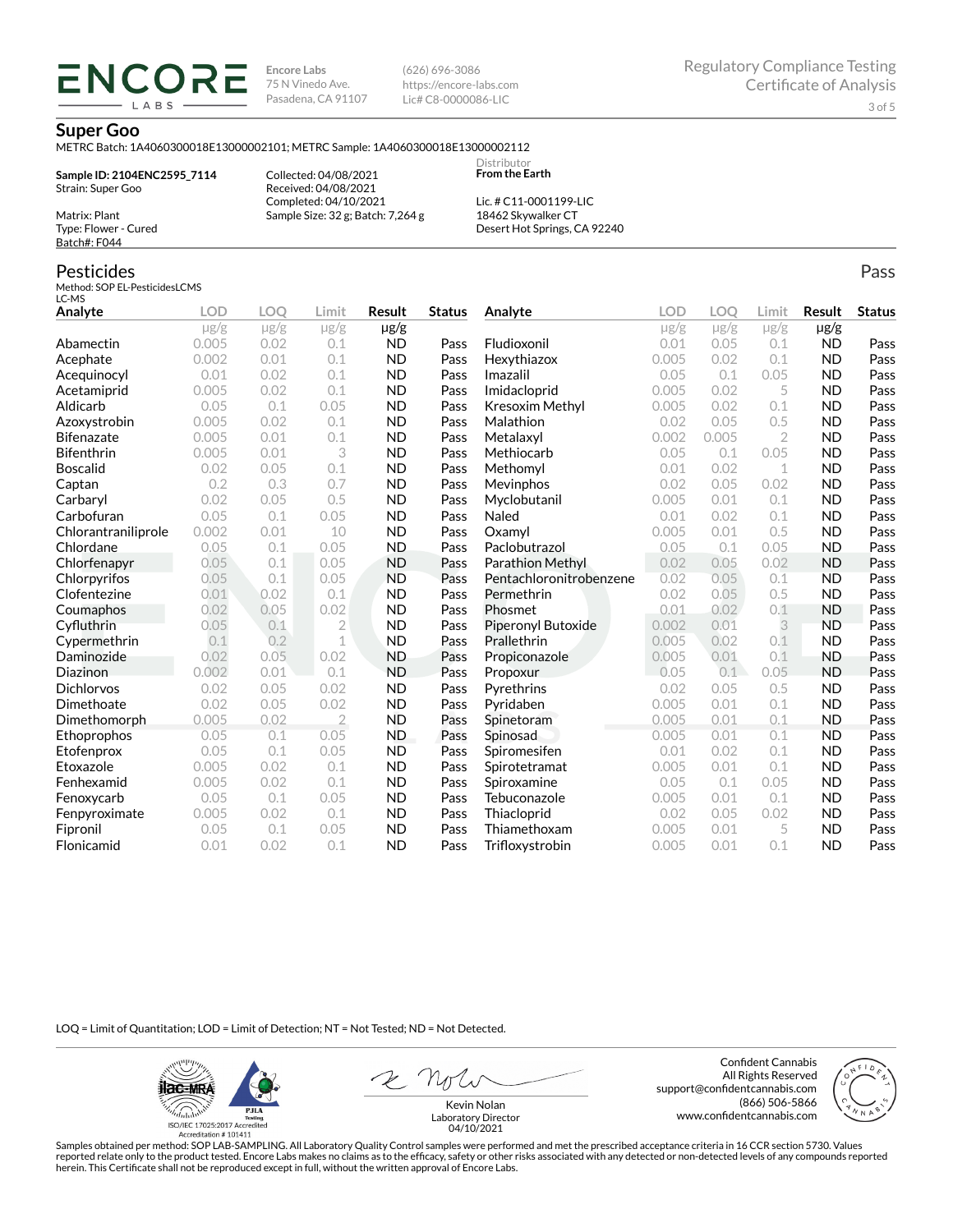**ENCORE** LABS

**Encore Labs** 75 N Vinedo Ave. Pasadena, CA 91107

(626) 696-3086 https://encore-labs.com Lic# C8-0000086-LIC

Pass

### **Super Goo**

METRC Batch: 1A4060300018E13000002101; METRC Sample: 1A4060300018E13000002112

| Sample ID: 2104ENC2595 7114<br>Strain: Super Goo | Collected: 04/08/2021<br>Received: 04/08/2021 | Distributor<br><b>From the Earth</b> |  |
|--------------------------------------------------|-----------------------------------------------|--------------------------------------|--|
|                                                  | Completed: 04/10/2021                         | Lic. # C11-0001199-LIC               |  |
| Matrix: Plant                                    | Sample Size: 32 g; Batch: 7,264 g             | 18462 Skywalker CT                   |  |
| Type: Flower - Cured                             |                                               | Desert Hot Springs, CA 92240         |  |
| Batch#: F044                                     |                                               |                                      |  |
| Mycotoxins                                       |                                               |                                      |  |
| Method: SOP EL-PesticidesLCMS<br>LC-MS           |                                               |                                      |  |

| LC-IVIJ                 |       |       |       |           |               |
|-------------------------|-------|-------|-------|-----------|---------------|
| Analyte                 | LOD   | LOC   | Limit | Result    | <b>Status</b> |
|                         | µg/kg | µg/kg | µg/kg | µg/kg     |               |
| <b>B1</b>               |       |       |       | ND        | Tested        |
| <b>B2</b>               |       |       |       | ND        | Tested        |
| G1                      |       |       |       | <b>ND</b> | Tested        |
| G <sub>2</sub>          |       |       |       | <b>ND</b> | Tested        |
| Ochratoxin A            |       |       | 20    | <b>ND</b> | Pass          |
| <b>Total Aflatoxins</b> |       |       | 20    | ND        | Pass          |



Date Tested: 04/08/2021 LOQ = Limit of Quantitation; LOD = Limit of Detection; NT = Not Tested; ND = Not Detected.



Confident Cannabis All Rights Reserved support@confidentcannabis.com (866) 506-5866 www.confidentcannabis.com



Kevin Nolan Laboratory Director 04/10/2021